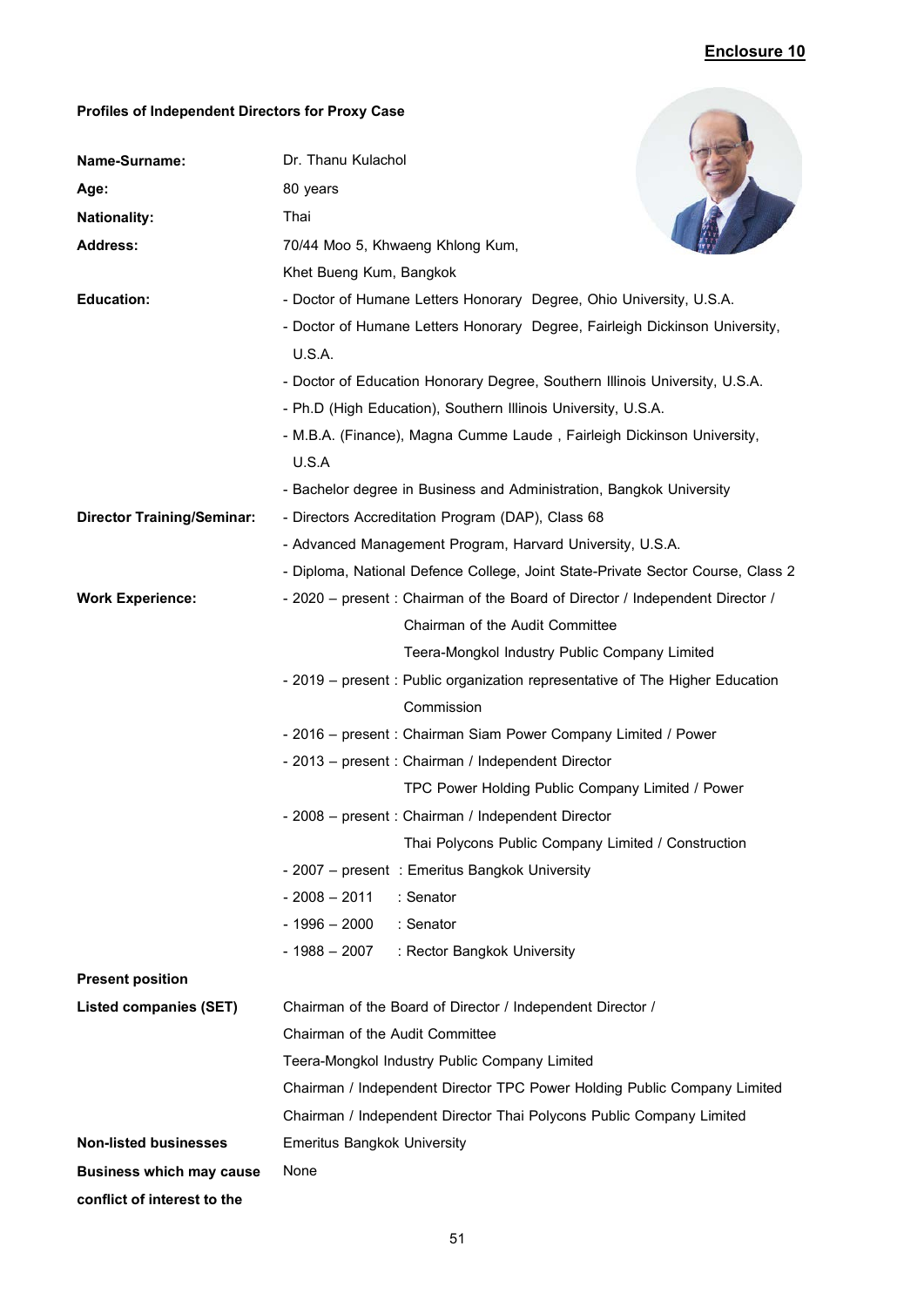| Company                      |                                                             |
|------------------------------|-------------------------------------------------------------|
| Type of director proposed    | Chairman of the Board of Director / Independent Director    |
| for appointment:             |                                                             |
| <b>Number of years while</b> | 9 years                                                     |
| acting as director:          |                                                             |
| Shareholding in the          | 58,000 ordinary shares                                      |
| Company:                     |                                                             |
| Direct and indirect interest | <b>None</b>                                                 |
| in businesses in which the   |                                                             |
| <b>Company or its</b>        |                                                             |
| subsidiaries are the party:  |                                                             |
| <b>Number of meeting</b>     | Attending 5 meetings for the total of 5 board meetings held |
| attendance in 2021:          |                                                             |
| Interest in agendas          | <b>None</b>                                                 |
| proposed in this Meeting:    |                                                             |
|                              |                                                             |

**(This nominated person holds no position as director or executive in other businesses that may cause conflicts of interest against the Company)**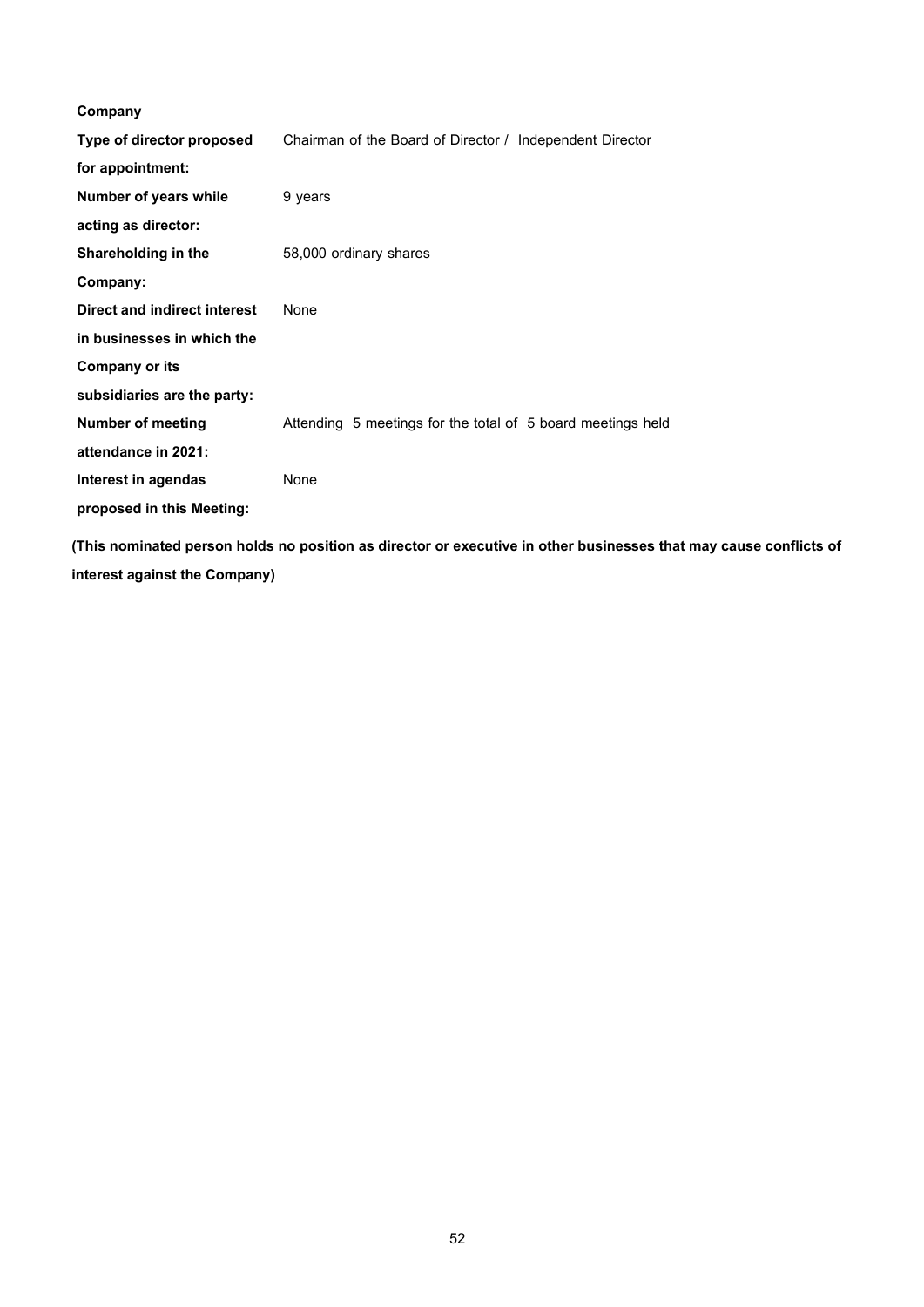## **Profiles of Independent Directors for Proxy Case**

| Profiles of Independent Directors for Proxy Case                                                               |                                                                                  |  |
|----------------------------------------------------------------------------------------------------------------|----------------------------------------------------------------------------------|--|
| Name-Surname:                                                                                                  | Mrs. Boontipa Simaskul                                                           |  |
| Age:                                                                                                           | 73 years                                                                         |  |
| <b>Nationality:</b>                                                                                            | Thai                                                                             |  |
| <b>Address:</b>                                                                                                | 8/101 Soi Pradipat 15, Pradipat Road, Khwaeng Sam Sen                            |  |
| <b>Education:</b>                                                                                              | - Master Degree, International Economics, University of Colorado, USA            |  |
|                                                                                                                | - Bachelor Degree, Faculty of Political Science, Chulalongkorn University        |  |
| <b>Director Training/Seminar:</b>                                                                              | - Directors Accreditation Program (DAP), Class 107                               |  |
|                                                                                                                | - Diploma, National Defence College, Joint State-Private Sector Course, Class 11 |  |
| <b>Work Experience:</b>                                                                                        | - 2014 – Present: Director / Chairman of the Audit Committee / Independent       |  |
|                                                                                                                | Director, TPC Power Holding Public Company Limited                               |  |
|                                                                                                                | - 2000 – 2002 : Director-General, Department of Business Economics               |  |
|                                                                                                                | - 1997 - 2000 : Inspector General, Department of Foreign Trade                   |  |
|                                                                                                                | - 1992 - 1997 : Deputy Director-General, Department of Foreign Trade             |  |
| <b>Present position</b>                                                                                        |                                                                                  |  |
| <b>Listed companies (SET)</b>                                                                                  | Director / Chairman of the Audit Committee / Independent Director                |  |
|                                                                                                                | TPC Power Holding Public Company Limited                                         |  |
| <b>Non-listed businesses</b>                                                                                   | None                                                                             |  |
| <b>Business which may cause</b>                                                                                | None                                                                             |  |
| conflict of interest to the                                                                                    |                                                                                  |  |
| Company                                                                                                        |                                                                                  |  |
| Type of director proposed                                                                                      | Director / Independent Director / Chairman of the Audit Committee                |  |
| for appointment:                                                                                               |                                                                                  |  |
| Number of years while                                                                                          | 8 year                                                                           |  |
| acting as director:                                                                                            |                                                                                  |  |
| Shareholding in the                                                                                            | 100,000 ordinary shares                                                          |  |
| Company:                                                                                                       |                                                                                  |  |
| <b>Direct and indirect interest</b>                                                                            | None                                                                             |  |
| in businesses in which the                                                                                     |                                                                                  |  |
| <b>Company or its</b>                                                                                          |                                                                                  |  |
| subsidiaries are the party:                                                                                    |                                                                                  |  |
| <b>Number of meeting</b>                                                                                       | Attending 5 meetings for the total of 5 board meetings held                      |  |
| attendance in 2021:                                                                                            | Attending 4 meetings for the total of 4 audit committee meetings held            |  |
| Interest in agendas                                                                                            | None                                                                             |  |
| proposed in this Meeting:                                                                                      |                                                                                  |  |
| (This nominated person holds no position as director or executive in other businesses that may cause conflicts |                                                                                  |  |

**of interest against the Company)**